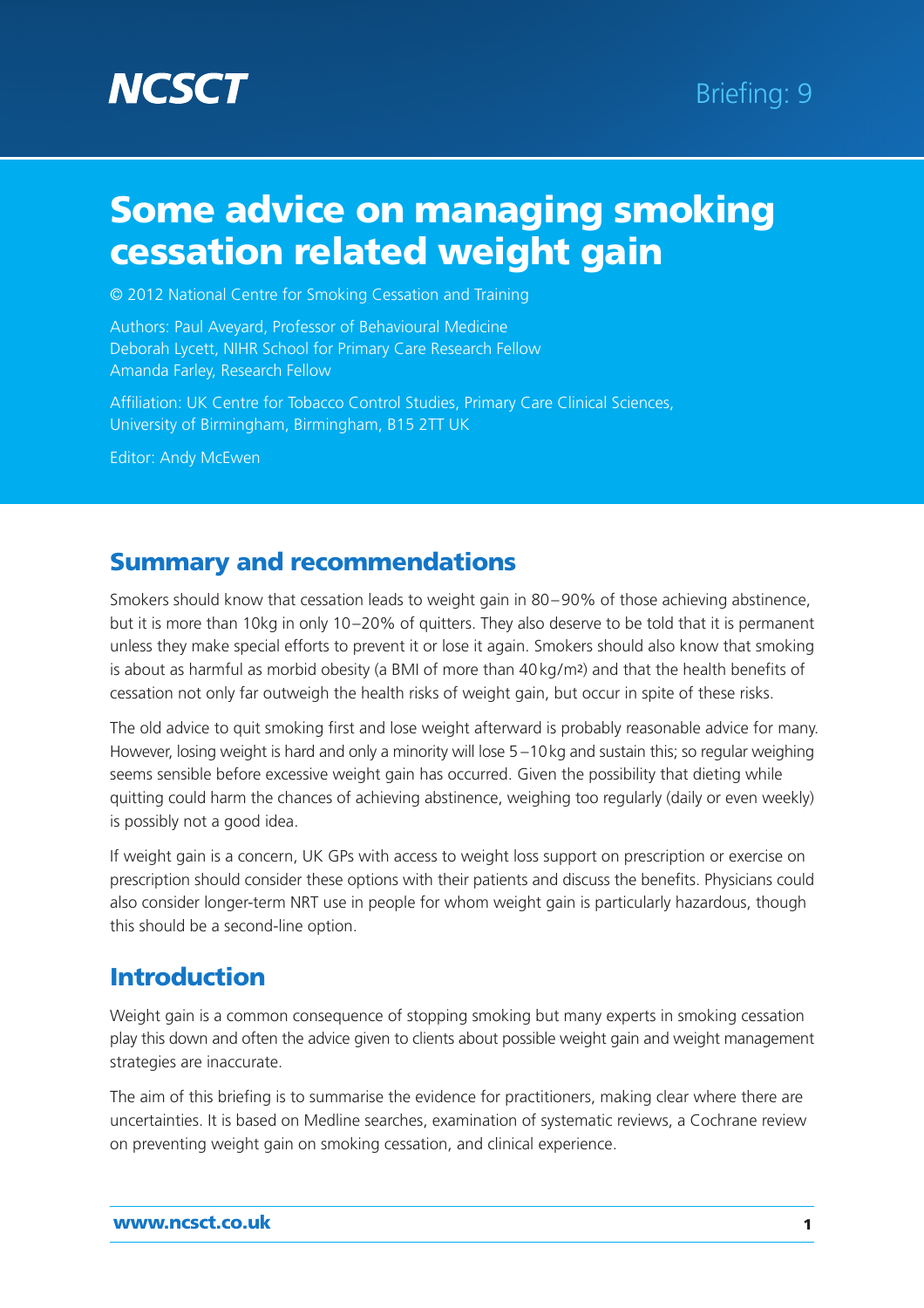

# **How much weight do quitters gain?**

A recent systematic review and meta-analysis showed that, on average, smokers gain about 4.7kg during the first year of continuous abstinence.1 However, the standard deviation is very large (4.7kg) meaning a prediction of average weight gain will be wrong for most smokers. Around a quarter of smokers will gain less than a kilogram or lose weight on stopping, while another quarter will gain over 8kg.

The meta-analysis showed that mean weight gain is rapid in the first three months; about 1kg per month, but the rate of gain slows down (although cohort studies show that it outstrips weight gain of continuing smokers for several years after stopping smoking). These studies show that mean weight gain of clinic-treated abstinent smokers is about 7kg more than continuing smokers.2,3 Some have suggested that weight gain is temporary, but this is derived from cross-sectional studies and cohort studies show no evidence of this.

Most smokers make repeated attempts to stop smoking before achieving permanent abstinence and there is a concern that repeated periods of abstinence could lead to incremental weight gain. Available data suggest this does not happen and that resumption of smoking leads to loss of weight, 2,3 but data are insufficient to be totally reassuring.

### **Can we predict who will gain excessive weight?**

The most robust data we have on the extent of weight gain comes from cohort studies of clinic-treated smokers, usually smokers enrolled in clinical trials. Their rigorous assessment of length of abstinence leads to more valid estimates of weight gain after cessation.4 Most people who stop smoking do so without formal clinical support. These are typically less dependent smokers and a systematic review found some evidence that lighter smokers gain less weight.5 The review reported that the factor most consistently associated with lower weight gain is higher age at cessation.5 There are contradictory data on whether women gain more weight, but even if weight gain is similar, this represents a greater percentage weight gain in women.<sup>5</sup> These characteristics, however, are very poorly predictive meaning that they cannot be used to pick a group at special risk for clinical intervention.2 There is evidence from a twin study that weight gain on cessation is mediated genetically.6

Another factor associated with weight gain is past history of weight gain on stopping smoking and it seems likely that this would be the most powerful predictor, but the data are insufficient to be sure.7 In the absence of useful clinical markers, we suggest that monitoring weight gain and intervening early in people gaining more than the mean 1kg/month would be appropriate, but this is based on common sense and not evidence.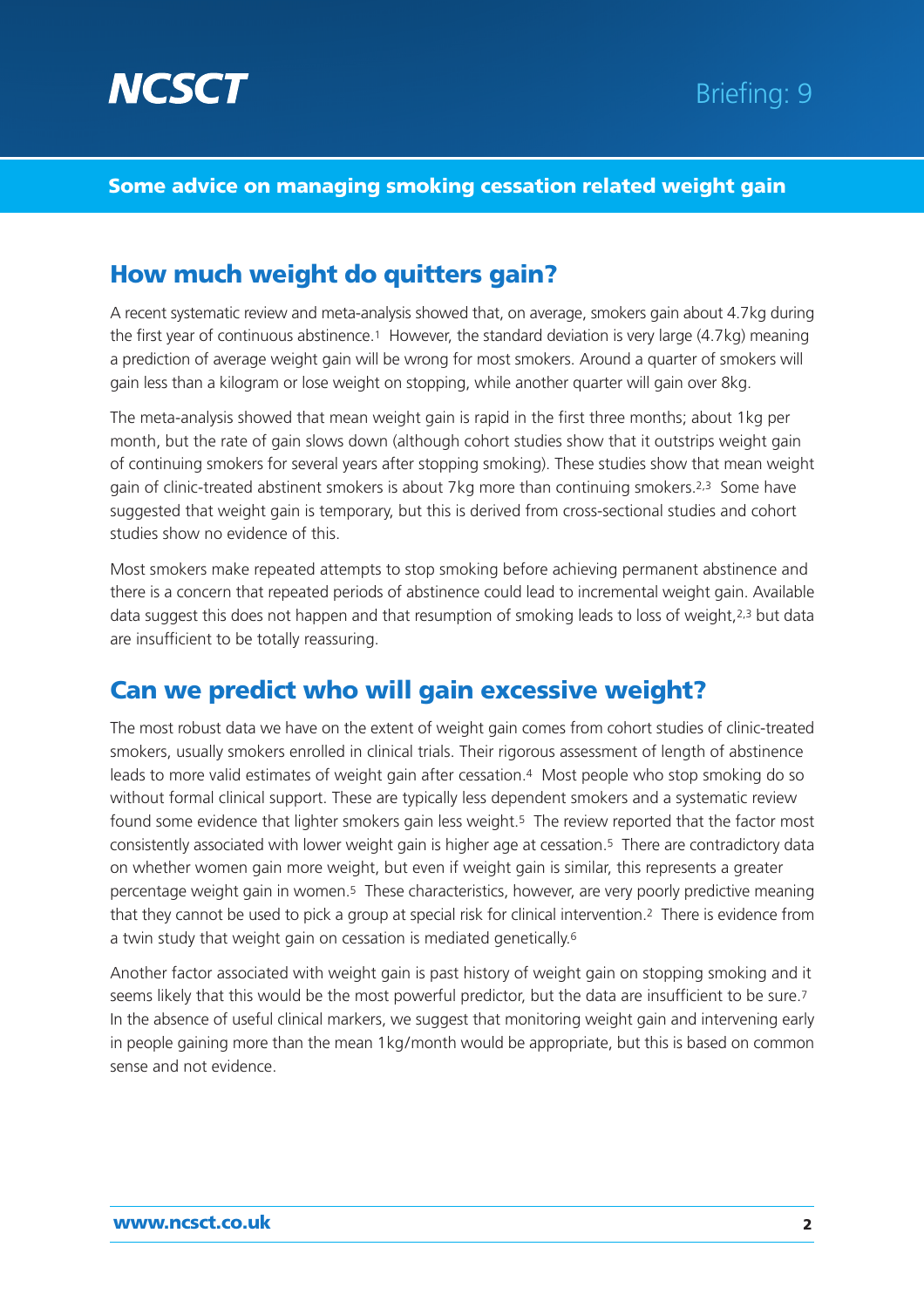

# **Does worrying about weight gain or actually gaining weight reduce the success of a quit attempt?**

A survey showed that 84% of smokers are unwilling to accept a gain of more than 5kg in body weight, and 28% are not prepared to accept any weight gain when they stop smoking.<sup>8</sup> However there is inconsistent evidence that fear of weight gain or actual weight gain after quitting does in fact lead to relapse. Some studies show no association or associations only in one gender,9,10 others that weight gain or fear of weight gain is associated with increased relapse,11,12 or that weight gain is associated with a lower risk of relapse.<sup>7,13</sup> Methodological differences make it hard to draw a conclusion.

Weight concern often stems from unrealistic fears of the effect on appearance of modest weight gain.14 Two trials addressed these fears with cognitive behavioural therapy.14,15 Although the first was promising, showing an increased rate of abstinence, the second did not confirm this and a meta-analysis of both suggests that addressing worries about weight gain does not increase abstinence.14,16 Patients may bring up the issue and the clinician should respond appropriately but to date, no special treatment to address weight concern has been found to be helpful.

## **Does weight gain after cessation negate the health benefits of quitting?**

Smoking cessation is unequivocally effective at reducing the risk of future disease. This is the main reason smokers stop and they can be strongly reassured that the benefits of cessation outweigh the risk due to weight gain. A cohort study showed that on average, a person who stops smoking aged 40 years gains approximately nine years of life compared to continued smoking.17 On average, such a person will gain around 7kg, a BMI increase of about 2.5kg/m2. A meta-analysis of cohort studies shows that a 2.5kg/m2 increase in BMI for anyone with a starting BMI>22 increases mortality by 14%,18 whereas continued smoking increases it by 100%.17 Furthermore, the nine year increase in life expectancy following cessation at 40 years of age occurred despite the weight gain, so stopping without weight gain is likely to be associated with even greater benefits than this.

That said, smoking cessation-related weight gain has adverse consequences. Two cohort studies show that the incidence of type II diabetes is increased in the first few years after cessation, which is partly but not completely explained by weight gain.19,20 Smoking cessation improves lung function in the first year after abstinence and this benefit is not as great in those who put on most weight so efforts to reduce weight gain are likely to benefit the patient.19,21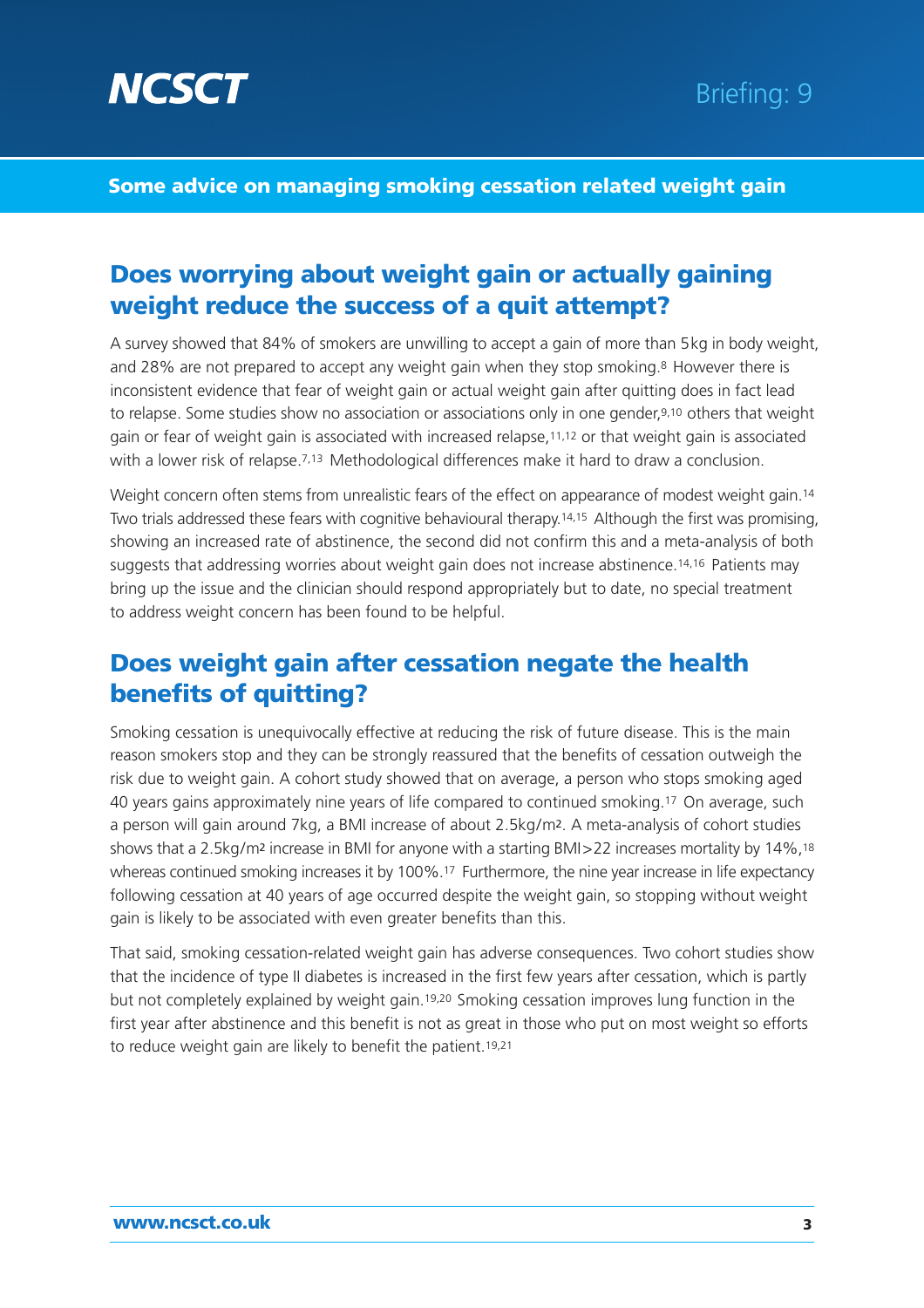

### **Does smoking cessation medication reduce weight gain?**

A Cochrane review that examined interventions to prevent post-cessation weight gain showed clear evidence that NRT, varenicline, and bupropion (licensed medication for cessation) all reduce weight gain by about 0.5 to 1kg during the period of use of medication.16 The data are insufficient to know whether the effect of the typical 2–3 months of treatment is permanent. However, data from observational studies show that smokers using NRT for a year or more put on several kilograms less than those who stop without NRT.22–24

In the UK, NRT is now licensed for lifetime use to reduce or stop smoking, opening the possibility that smokers might choose to use or be prescribed long-term NRT. Long-term use of nicotine may cause glucose intolerance or adverse changes in lipid metabolism. The data come mainly from short-term experiments and one case-control study of long-term users and they are not consistent.<sup>25-30</sup> Perhaps the most relevant data come from a cohort of snus users.31 (Snus is a form of moist tobacco that is left in the mouth and long-term use of snus is more prevalent than cigarette smoking in Swedish men). This study reported no greater prevalence and a somewhat lower incidence of diabetes for former smokers using snus than former smokers who stopped all tobacco use. Until we have randomised trials of long-term use of NRT it is not possible to recommend long-term NRT for all smokers worried about weight gain. Smokers and their physicians may need to weigh the reasonably strong evidence of modest benefit against the potential risks.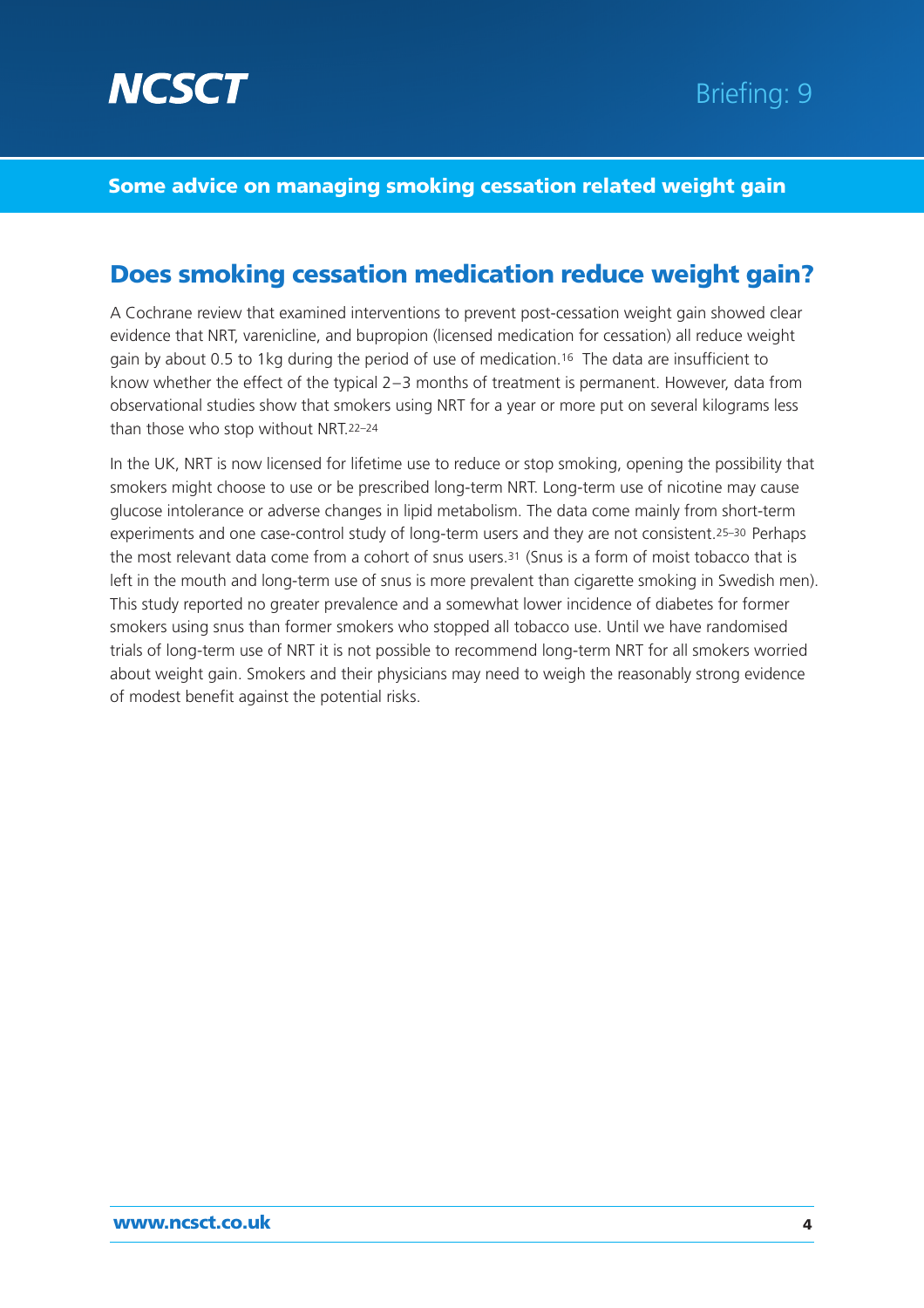

# **Is going on a diet when trying to quit smoking a good idea?**

Dieting while quitting could harm a quit attempt if it means a person goes hungry. There is a close neurophysiological connection between urges to smoke and hunger and good evidence from shortterm experiments that hunger is associated with higher urges to smoke and more intensive smoking.32,33 Aside from this, some observational studies also report that lower weight gain is associated with higher relapse to smoking,7,13 although the evidence is inconsistent (see above). Consequently, many experts and guides for patients advise people not to go on a diet while trying to stop smoking.

Recent data challenge this prohibition. Very low calorie diets typically ask users to abstain from all food and eat specially provided meal replacements, which leads to rapid weight loss. One high quality randomised trial showed that going on such a diet while quitting smoking was associated both with lower hunger (perhaps because the ketotic state suppresses hunger), lower urges to smoke, and a 60% relative increase in abstinence.<sup>34</sup> There was suggestive evidence only of a long-term reduction on weight gain. Experience in our clinic suggests few patients are prepared to accept this or stick to the diet, however.

Another dietary programme that is associated with reduced weight gain is one in which the patient and clinician set a target for weight gain, set a calorie goal, and regularly monitor against the target. The Cochrane review found three such trials and the data showed reasonable evidence that those programmes could prevent about 2.5kg of weight gain at one year, though the estimate is imprecise. This treatment programme is similar to the approach adopted by commercial weight control programmes common in the UK and many developed countries, and referral to such schemes is available for many GPs 'on prescription' in the UK. One concern is that the data are insufficient to exclude the possibility that calorie restriction reduces smoking abstinence, but there is no strong evidence that it does.

### **Is an exercise programme while quitting helpful?**

While going hungry is associated with stronger urges to smoke, there is strong and convincing evidence from short-term laboratory studies that exercising reduces urges to smoke and smoking behaviour in temporarily abstinent smokers.35 However, a Cochrane review of randomised trials showed insufficient evidence that an exercise programme itself increases long-term cessation success.36

The Cochrane review of preventing weight gain after smoking cessation included three trials of exercise programmes. In all three programmes, participants received regular supervised exercise as well as encouragement and behavioural support to increase physical activity at home. In the short-term, these programmes had no effect on weight gain, but by one year, people randomised to the programmes gained 2kg less than those not offered them. Given the discrepant and counter-intuitive findings, this could be a chance finding. However, supervised exercise programmes are available 'on prescription' for many UK GPs and referral to these could be considered as a means of preventing weight gain on cessation.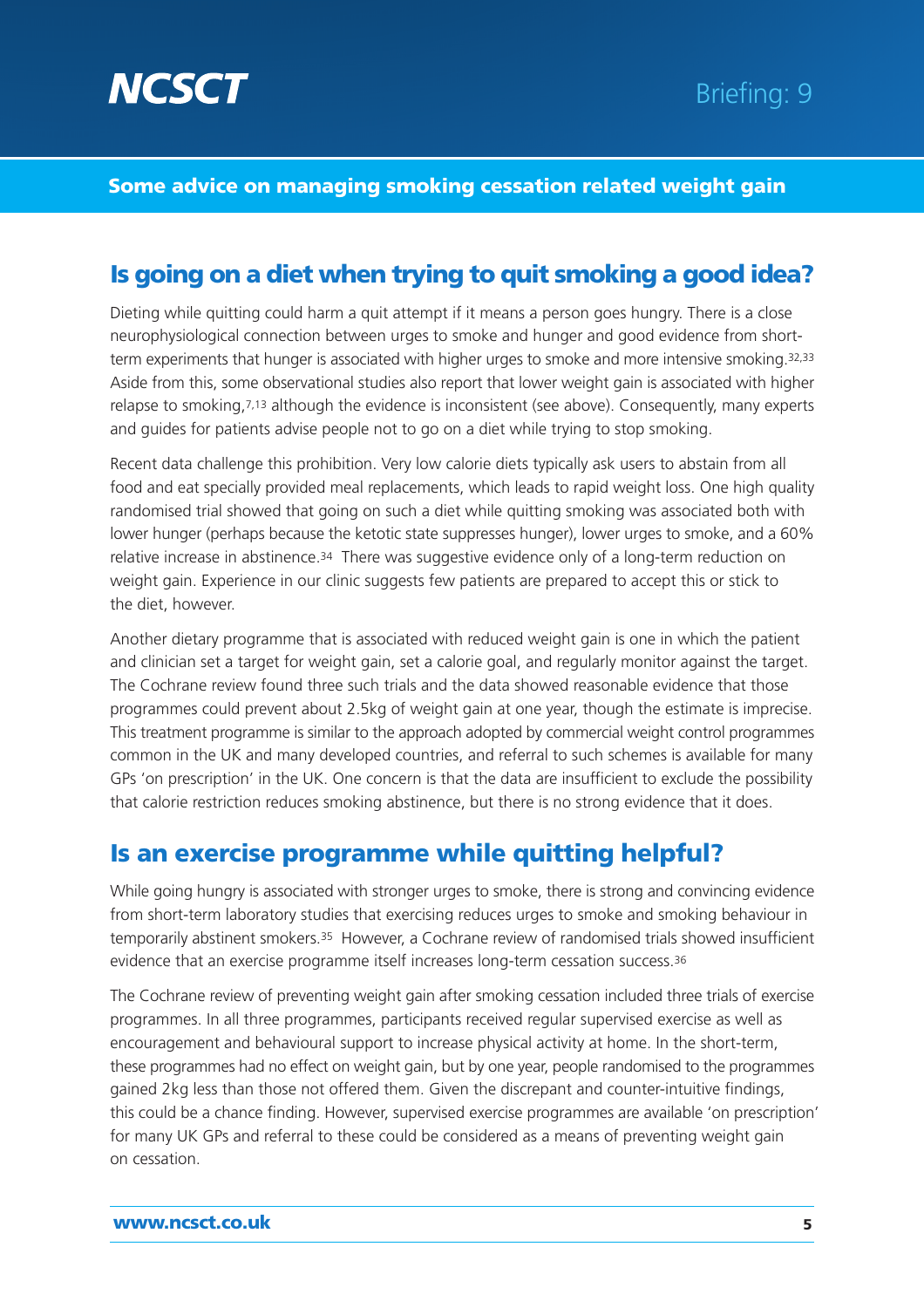

### **Reference List**

- 1. Aubin HJ, Farley AC, Lycett D, Lahmek PAP. Weight gain in smokers after quitting cigarettes: meta-analysis. *BMJ* 2012; in press.
- 2. Lycett D, Munafo MR, Johnstone E, Murphy M, Aveyard P. Associations between weight change over 8 years and baseline body mass index in a cohort of continuing and quitting smokers. *Addiction* 2011; 106(1):188–196.
- 3. O'Hara P, Connett JE, Lee WW, Nides M, Murray R, Wise R. Early and Late Weight Gain following Smoking Cessation in the Lung Health Study. *Am J Epidemiol* 1998; 148(9):821–830.
- 4. Klesges RC, Winders SE, Meyers AW, Eck LH, Ward KD, Hultquist CM et al. How much weight gain occurs following smoking cessation? A comparison of weight gain using both continuous and point prevalence abstinence. *Journal of Consulting & Clinical Psychology* 1997; 65(2):286–291.
- 5. Froom P, Melamed S, Benbassat J. Smoking cessation and weight gain. *J Fam Pract* 1998; 46(6):460–464.
- 6. Swan GE, Carmelli D. Characteristics associated with excessive weight gain after smoking cessation in men. *Am J Public Health* 1995; 85(1):73–77.
- 7. Hall SM, Ginsberg D, Jones RT. Smoking cessation and weight gain. *Journal of Consulting & Clinical Psychology* 1986; 54(3):342–346.
- 8. Tonnesen P, Paoletti P, Gustavsson G, Russell MA, Saracci R, Gulsvik A et al. Higher dosage nicotine patches increase one-year smoking cessation rates: results from the European CEASE trial. Collaborative European Anti-Smoking Evaluation. European Respiratory Society. *Eur Respir J* 1999; 13(2):238–246.
- 9. Borrelli B, Spring B, Niaura R, Kristeller J, Ockene JK, Keuthen NJ. Weight suppression and weight rebound in ex-smokers treated with fluoxetine. *Journal of Consulting & Clinical Psychology* 2012; 67(1):124–131.
- 10. Zhou X, Nonnemaker J, Sherrill B, Gilsenan AW, Coste F, West R. Attempts to quit smoking and relapse: Factors associated with success or failure from the ATTEMPT cohort study. *Addict Behav* 2009; 34(4):365–373.
- 11. Meyers AW, Klesges RC, Winders SE, Ward KD, Peterson BA, Eck LH. Are weight concerns predictive of smoking cessation? A prospective analysis. *Journal of Consulting & Clinical Psychology* 1997; 65(3):448–452.
- 12. Clark MM, Hurt RD, Croghan IT, Patten CA, Novotny P, Sloan JA et al. The prevalence of weight concerns in a smoking abstinence clinical trial. *Addict Behav* 2006; 31(7):1144–1152.
- 13. Killen JD, Fontman SP, Kraemer HC, Varady AN, Davis L, Newman B. Interactive effects of depression symptoms, nicotine dependence, and weight change on late smoking relapse. *Journal of Consulting & Clinical Psychology* 1996; 64(5):1060–1067.
- 14. Perkins KA, Marcus MD, Levine MD, D'Amico D, Miller A, Broge M. Cognitive-behavioral therapy to reduce weight concerns improves smoking cessation outcome in weight-concerned women. *Journal of Consulting & Clinical Psychology* 2001; 69(4):604–613.
- 15. Levine MD, Perkins KA, Kalarchian MA, Cheng Y, Houck PR, Slane JD et al. Bupropion and cognitive behavioral therapy for weight-concerned women smokers. *Arch Intern Med* 2010; 170(6):543–550.
- 16. Farley AC, Hajek P, Lycett D, Aveyard P. Interventions for preventing weight gain after smoking cessation. *Cochrane Database of Systematic Reviews* 2012; Issue 1. Art. No.: CD006219. DOI: 10.1002/14651858.CD006219.pub3.
- 17. Doll R, Peto R, Boreham J, Sutherland I. Mortality in relation to smoking: 50 years' observations on male British doctors. *BMJ* 2004; 328(7455):1519.
- 18. Prospective SC. Body-mass index and cause-specific mortality in 900,000 adults: collaborative analyses of 57 prospective studies. *The Lancet* 1928; 373(9669):1083–1096.
- 19. Davey Smith G, Bracha Y, Svendsen KH, Neaton JD, Haffner SM, Kuller LH et al. Incidence of Type 2 Diabetes in the Randomized Multiple Risk Factor Intervention Trial. *Ann Intern Med* 2005; 142(5):313–322.
- 20. Yeh HC, Duncan BB, Schmidt MI, Wang NY, Brancati FL. Smoking, Smoking Cessation, and Risk for Type 2 Diabetes Mellitus. A Cohort Study. *Ann Intern Med* 2010; 152(1):10–17.